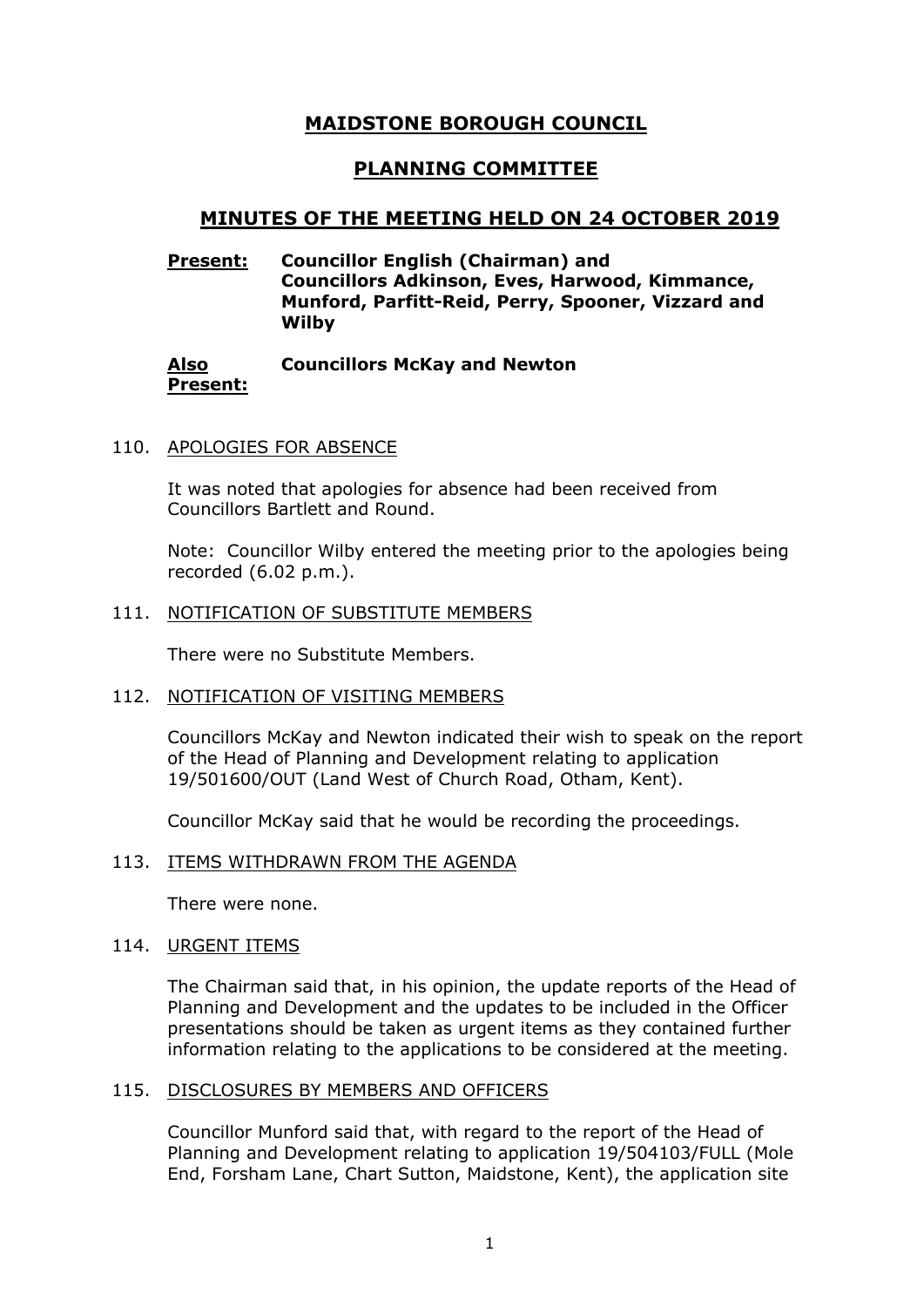was situated in his ward, but he did not take part in planning meetings locally. He had been asked for advice on procedures applicable to this application, but he had not made up his mind regarding the proposed development, and intended to speak and vote when it was considered.

Councillor Perry said that, with regard to the report of the Head of Planning and Development relating to application 19/504225/FULL (Land to the South of The Gables, Marden Road, Staplehurst, Kent), he was a Member of Staplehurst Parish Council, but he had not participated in the Parish Council's discussions regarding the proposed development, and intended to speak and vote when it was considered.

Councillor Spooner said that, with regard to the report of the Head of Planning and Development relating to application 19/501600/OUT (Land West of Church Road, Otham, Kent), he was a Member of Bearsted Parish Council, but he had not participated in the Parish Council's discussions regarding the proposed development, and intended to speak and vote when it was considered.

#### 116. EXEMPT ITEMS

**RESOLVED:** That the items on the agenda be taken in public as proposed.

#### 117. MINUTES OF THE MEETING HELD ON 26 SEPTEMBER 2019

**RESOLVED:** That the Minutes of the meeting held on 26 September 2019 be approved as a correct record and signed.

#### 118. PRESENTATION OF PETITIONS

There were no petitions.

#### 119. DEFERRED ITEMS

19/500271/FULL - CHANGE OF USE OF LAND FOR THE STATIONING OF 20 HOLIDAY CARAVANS WITH ASSOCIATED WORKS INCLUDING LAYING OF HARDSTANDING AND BIN STORE - OAKHURST, STILEBRIDGE LANE, MARDEN, TONBRIDGE, KENT

The Major Projects Manager said that he had nothing further to report in respect of this application at present. The application had been deferred for some months so he would ask the Case Officer to bring it to a conclusion.

19/500200/FULL – RETROSPECTIVE APPLICATION FOR A CHANGE OF USE OF LAND AS A GYPSY/TRAVELLER CARAVAN SITE CONSISTING OF ONE PITCH - LITTLE PADDOCKS, STILEBRIDGE LANE, LINTON, KENT

17/504568/FULL - DEMOLITION OF THE REMAINING FORMER LIBRARY BUILDING, ERECTION OF A SIX-TO-SIXTEEN STOREY RESIDENTIAL DEVELOPMENT OF 170 NO. APARTMENTS AND 85 NO. CAR PARKING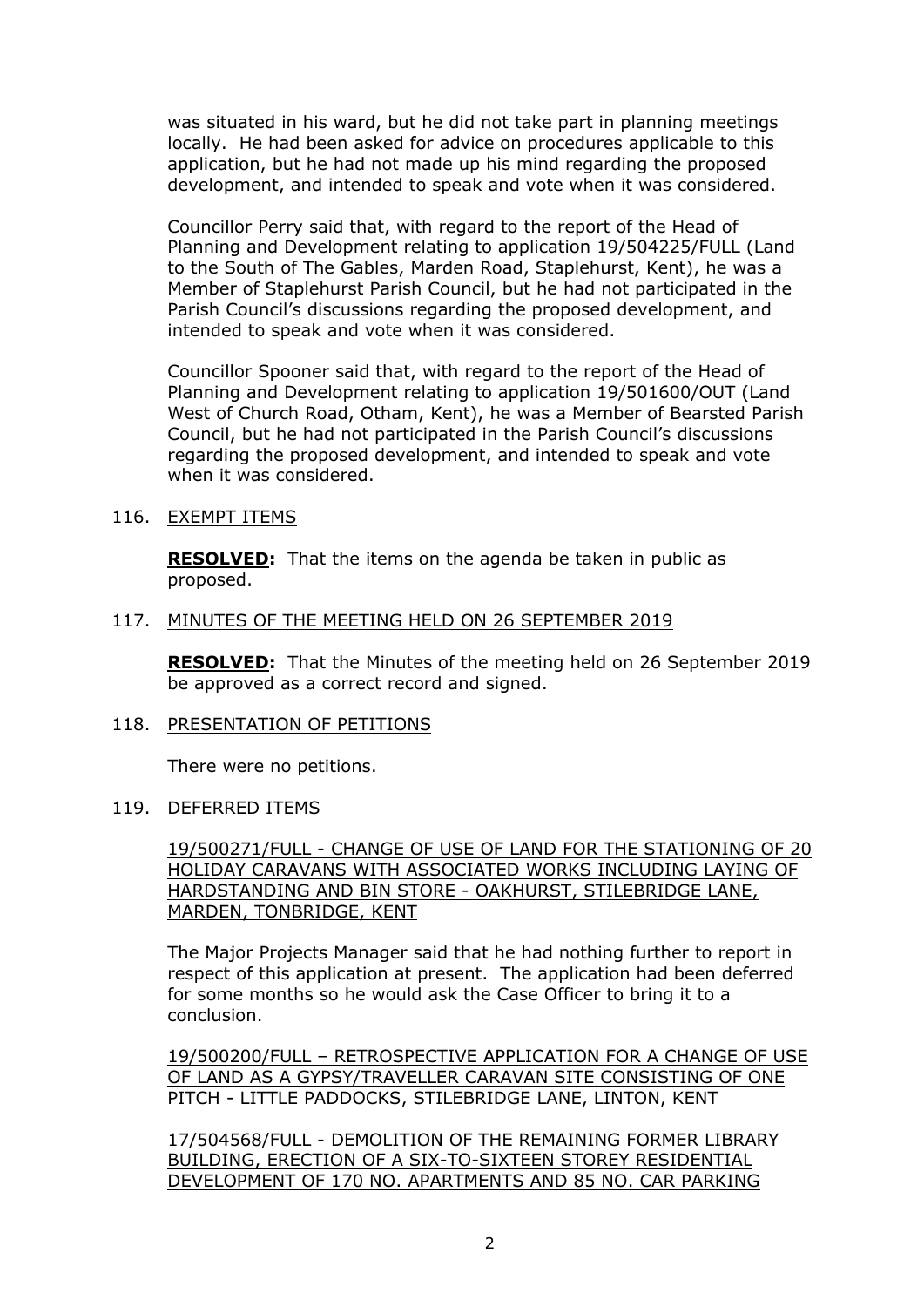SPACES AT THE FORMER KCC SPRINGFIELD LIBRARY SITE, SANDLING ROAD, MAIDSTONE - FORMER KCC SPRINGFIELD LIBRARY HQ, SANDLING ROAD, MAIDSTONE, KENT

The Major Projects Manager said that he had nothing further to report in respect of these applications at present.

120. 19/501600/OUT - OUTLINE APPLICATION FOR UP TO 440 RESIDENTIAL DWELLINGS, WITH ASSOCIATED ACCESS, INFRASTRUCTURE, DRAINAGE, LANDSCAPING AND OPEN SPACE (ACCESS BEING SOUGHT WITH ALL OTHER MATTERS RESERVED FOR FUTURE CONSIDERATION) - LAND WEST OF CHURCH ROAD, OTHAM, KENT

The Committee considered the report and the urgent update report of the Head of Planning and Development.

In presenting the application, the Principal Planning Officer advised the Committee that:

- Further comments had been received that day stating that insufficient notice had been given before the Planning Committee, but he could confirm that the standard five clear working days' notice had been given.
- There was also a late representation regarding a survey not being available. This was a survey in response to KCC Archaeology which had been consulted and raised no objections.
- Written confirmation had been received from Highways England earlier that evening stating that it had reviewed the evidence, considered that there is capacity at Junction 7 of the M20 and had removed its objection.

Ms Skipp, an objector, Councillor Hipkins of Otham Parish Council, Councillor Weeks of Downswood Parish Council, Mr Woodhead, for the applicant, and Councillors Newton and McKay (Visiting Members) addressed the meeting.

## **RESOLVED:**

- 1. That consideration of this application be deferred for further discussions to:
	- Seek to remove the proposed car park for the Church from the scheme;
	- Seek to (a) amend the Parameter Plan to provide a greater amount of wooded open space at the southern end of the site to protect the Ancient Woodland and create a sustainable open space and (b) to amend conditions 4 and 7 to require woodland planting to restore and protect the Ancient Woodland and enhance the landscaping around the Church;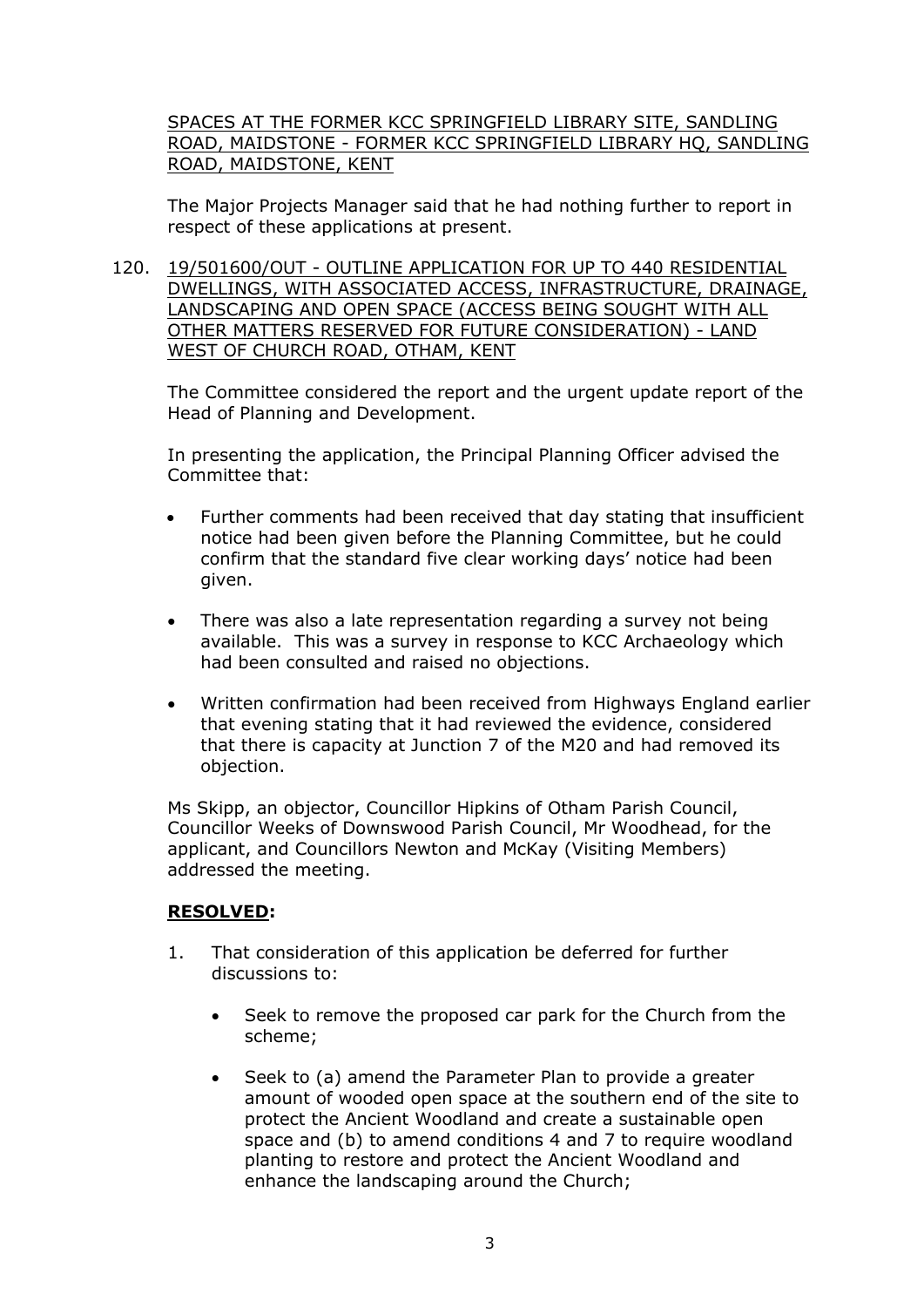- Seek to resolve the outstanding issues relating to improvements to the Willington Street/Deringwood Drive junction;
- Give further consideration to the impact of the development on the Spot Lane junction and possible mitigation;
- Investigate the potential widening of Church Road to the south of the site where this would not involve the loss of Ancient Woodland;
- Seek to optimise the amount of renewable energy generated on site (to avoid use of fossil fuel heating); and
- Seek further clarification of the surface water drainage scheme and how it can be satisfactorily accommodated within the development layout.
- 2. That the Ward Member, Downswood and Otham Parish Councils and the Chairman, Vice-Chairman and Political Group Spokespersons of the Planning Committee are to be involved in these discussions.

Voting: 9 – For 0 – Against 2 – Abstentions

### 121. 19/500305/FULL - CHANGE OF USE OF LAND FOR THE ERECTION OF 6 NO. ONE-BEDROOM TOURIST LODGES - RIVER WOOD, CHEGWORTH LANE, HARRIETSHAM, KENT

All Members stated that they had been lobbied.

The Committee considered the report of the Head of Planning and Development.

In presenting the application, the Major Projects Manager advised the Committee that he wished to add a further condition to any planning consent requiring full details of the proposed foul drainage system to be submitted prior to first occupation of the tourist lodges to ensure that it is adequate in its capacity and that there is an appropriate maintenance regime in place to mitigate the future risk of inappropriate leakage towards the Local Wildlife site.

Councillor Powell, an objector, and Councillor Dean of Harrietsham Parish Council addressed the meeting.

Contrary to the recommendation of the Head of Planning and Development, the Committee agreed to refuse permission. In making this decision, Members considered that:

The proposal represented an incongruous form of development contrary to the objectives of the Len Valley Local Landscape designation as identified within the Maidstone Landscape Character Assessment;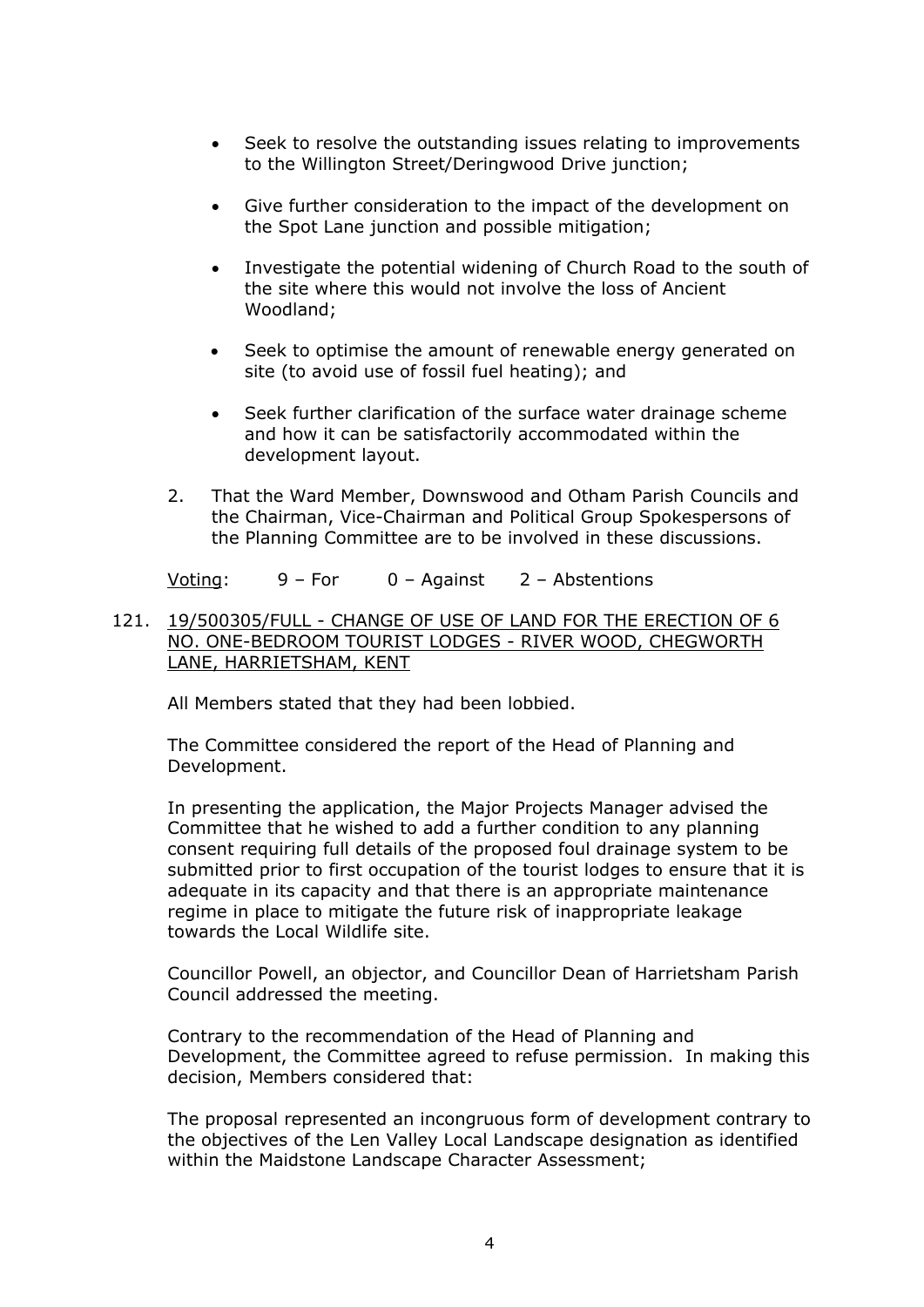The proposed development by virtue of the activity of visitors, noise and disturbance and external lighting would have a harmful impact upon the biodiversity value of the area, in particular the adjacent woodland and designated Local Wildlife Site; and

The proposed development by virtue of noise and disturbance and air quality issues would provide poor quality of accommodation and amenity for future occupiers.

**RESOLVED:** That permission be refused for the following reasons:

- 1. The proposed development, including security fencing, access and parking infrastructure, external lighting and other domestic accoutrements, would represent an incongruous form of development and cause harm to the character and appearance of the countryside and the Len Valley Landscape of Local Value contrary to policies SS1, SP17, DM30 and DM38 of the Maidstone Borough Local Plan 2017.
- 2. The proposed development by virtue of the activity of visitors, noise and disturbance and external lighting would have a harmful impact upon the biodiversity value of the area, in particular the adjacent woodland and designated Local Wildlife Site contrary to policies DM3 and DM8 of the Maidstone Borough Local Plan 2017.
- 3. The proposed development by virtue of noise and disturbance and air quality issues would provide poor quality of accommodation and amenity for future occupiers contrary to policies DM1 and DM6 of the Maidstone Borough Local Plan 2017.

Voting: 11 – For 0 – Against 0 – Abstentions

122. 19/504225/FULL - ERECTION OF A REPLACEMENT BARN (REVISED SCHEME TO 19/502397/FULL) - LAND TO THE SOUTH OF THE GABLES, MARDEN ROAD, STAPLEHURST, KENT

All Members stated that they had been lobbied.

The Committee considered the report of the Head of Planning and Development.

Mr Viberti, an objector, Councillor Buller of Staplehurst Parish Council and Mr Garrod, the applicant, addressed the meeting.

**RESOLVED:** That consideration of this application be deferred to:

- Seek further evidence to justify the need for the replacement barn; and
- Seek to negotiate (a) a landscaping scheme, including tree planting, to screen the replacement structure particularly in terms of views from the east and (b) the attachment of bird or bat boxes to the replacement structure.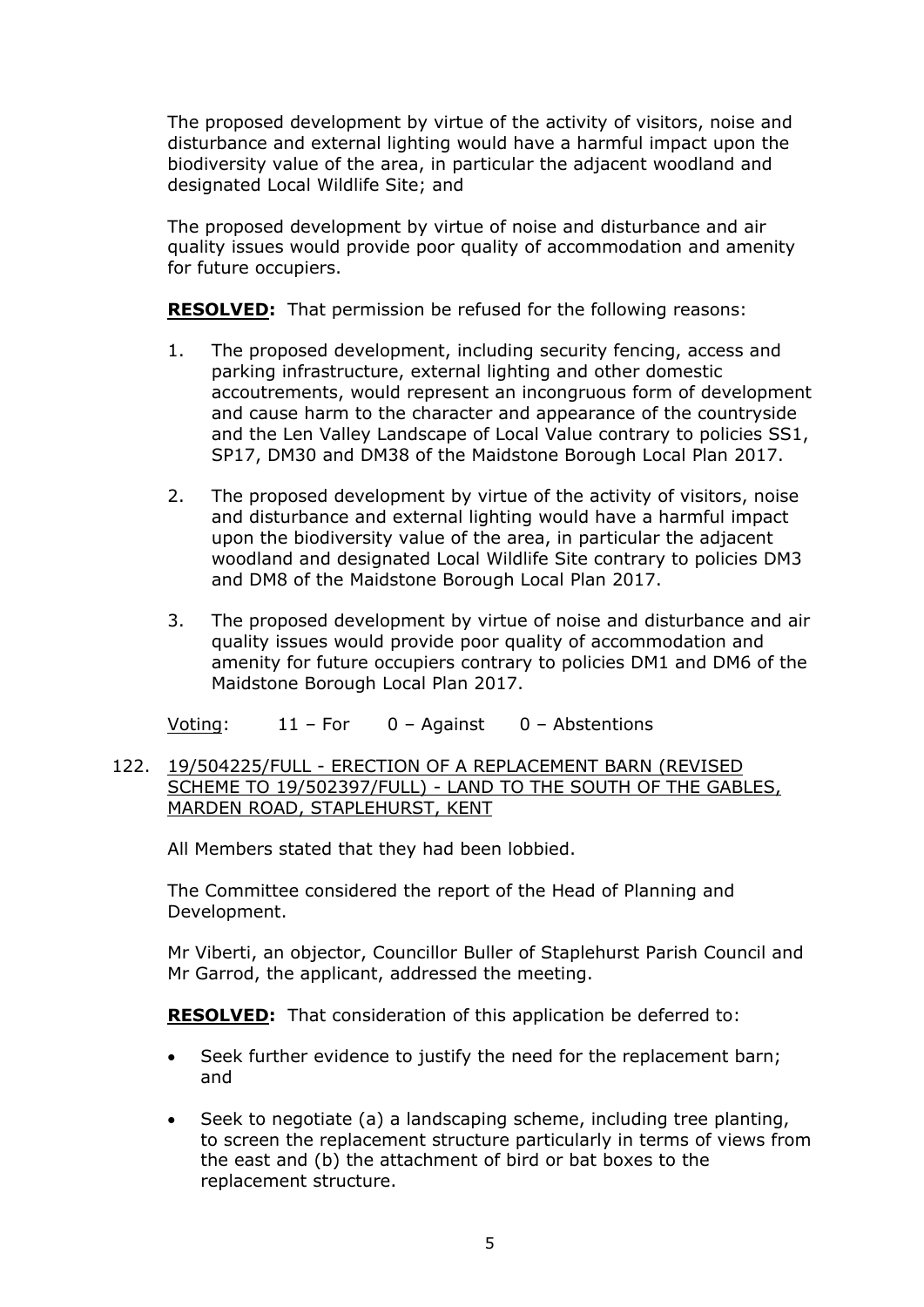Voting: 11 – For 0 – Against 0 – Abstentions

### 123. 19/503648/FULL - DEMOLITION OF THE EXISTING DWELLING LOXLEY HOUSE AND THE ERECTION OF REPLACEMENT DWELLING WITH AMENITY SPACE, PARKING, LANDSCAPING AND ACCESS - LOXLEY HOUSE, GRAVELLY BOTTOM ROAD, KINGSWOOD, MAIDSTONE, KENT

All Members stated that they had been lobbied.

The Committee considered the report of the Head of Planning and Development.

Mr Hawkins addressed the meeting on behalf of the applicant.

**RESOLVED:** That permission be refused for the reason set out in the report.

Voting:  $7 - For$   $3 - A$ gainst  $1 - Ab$ stention

124. 19/504103/FULL - PROPOSED SINGLE STOREY SIDE EXTENSION AND NEW CANOPY TO THE NORTH ELEVATION. SINGLE BAY OAK FRAMED EXTENSION TO EXISTING GARAGE (REVISED SCHEME TO 19/500679/FULL) - MOLE END, FORSHAM LANE, CHART SUTTON, MAIDSTONE, KENT

All Members except Councillor Perry stated that they had been lobbied.

The Committee considered the report and the urgent update report of the Head of Planning and Development.

In presenting the application, the Major Projects Manager advised the Committee that a further submission had been received from the applicant emphasising their role within the community and the importance of the relationship of the property to the farming operation; issues that the Committee could give some weight to. However, the dwelling could be sold on the open market after the grant of planning consent; it was not tied to the agricultural holding. There were personal circumstances, but limited weight could be afforded to these as the building was simply a residential dwelling.

The Major Projects Manager also said that he wished to delete the word "destroy" from the first line of paragraph 7.01 of the report and the second line of the proposed reason for refusal and insert the words "cause significant harm to" as "destroy" was not the correct description of the impact of the proposed development.

Councillor Forknall of Chart Sutton Parish Council and Mr Ward, the applicant, addressed the meeting.

Contrary to the recommendation of the Head of Planning and Development, the Committee agreed to grant permission subject to